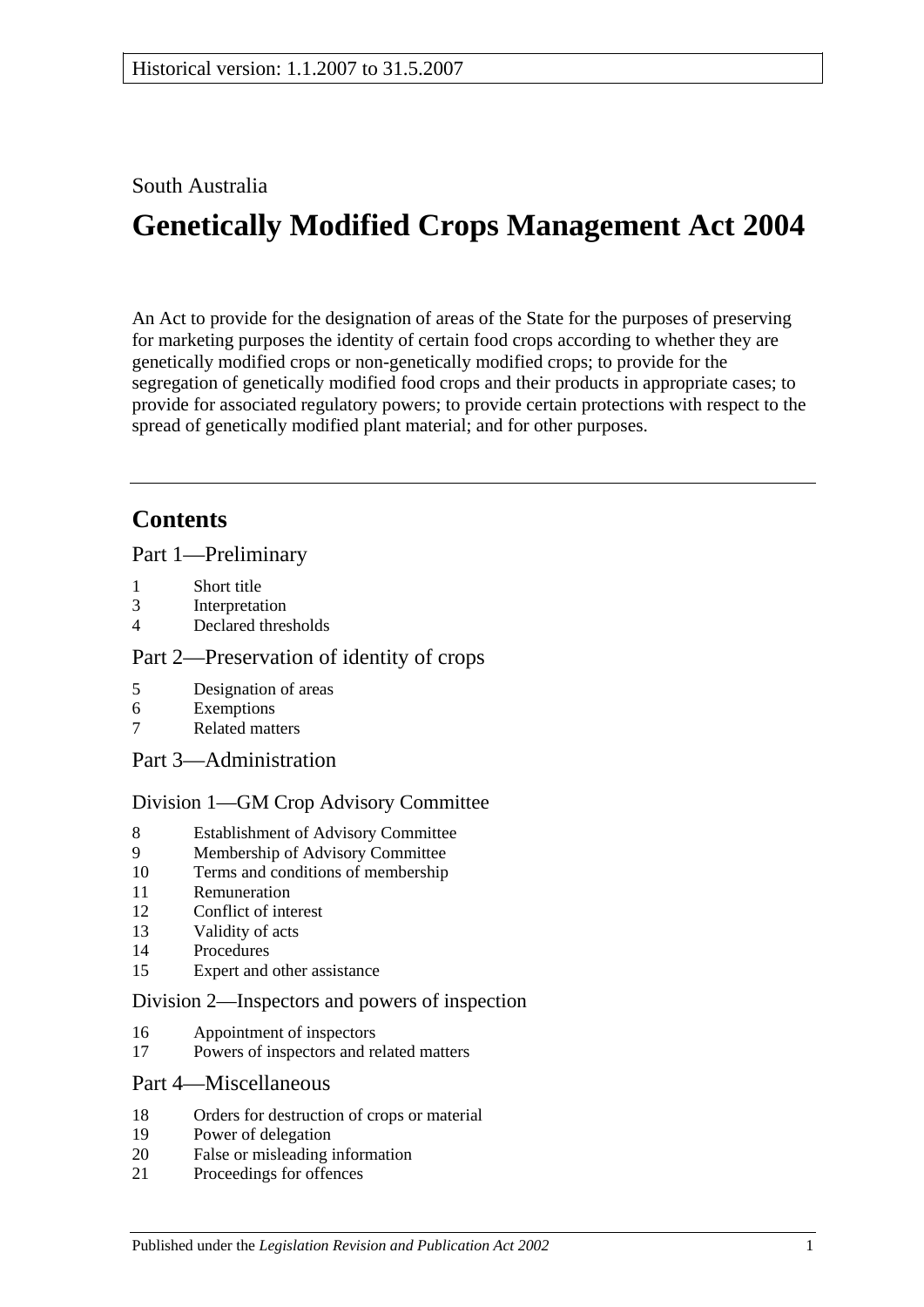- 22 [Offences by bodies corporate](#page-11-2)
- 23 [Continuing offence](#page-11-3)
- 24 [Orders on conviction for an offence](#page-12-0)
- 25 [Evidentiary provision](#page-13-0)
- 26 [Immunity from liability](#page-13-1)
- 27 [Special protection from liability for the spread of genetically modified plant material](#page-13-2)
- 28 [Regulations](#page-14-0)
- 29 [Review of Act](#page-15-0)

### [Schedule 1—Transitional provisions](#page-15-1)

- 1 [Interim controls](#page-15-2)
- 2 [Crops established before commencement of Act](#page-15-3)
- 3 [Other provisions](#page-15-4)

# [Legislative history](#page-16-0)

# <span id="page-1-0"></span>**The Parliament of South Australia enacts as follows:**

# **Part 1—Preliminary**

### <span id="page-1-1"></span>**1—Short title**

This Act may be cited as the *Genetically Modified Crops Management Act 2004*.

#### <span id="page-1-2"></span>**3—Interpretation**

(1) In this Act, unless the contrary intention appears—

*Advisory Committee* means the GM Crop Advisory Committee established under [Part](#page-6-2)  [3 Division 1;](#page-6-2)

*cultivate*, in relation to a genetically modified food crop, includes—

- (a) to breed, germinate, propagate, grow, raise, culture, harvest or collect plants, or plant material, for, or as part of, that crop;
- (b) to spread, disseminate, deal with or dispose of any plant or plant material that has formed part of that crop;
- (c) to undertake any other activity brought within the ambit of this definition by the regulations,

but does not include—

- (d) to use a product derived from a crop as feed in prescribed circumstances; or
- (e) any other activity excluded from the ambit of this definition by the regulations;

*deal with*, in relation to a crop, GMO or other material, has a meaning that corresponds to deal with a GMO under the *[Gene Technology Act](http://www.legislation.sa.gov.au/index.aspx?action=legref&type=act&legtitle=Gene%20Technology%20Act%202001) 2001*;

*Department* means the department of the Minister to whom the administration of this Act has been committed;

*designated area* means an area designated by regulation under [section](#page-3-2) 5;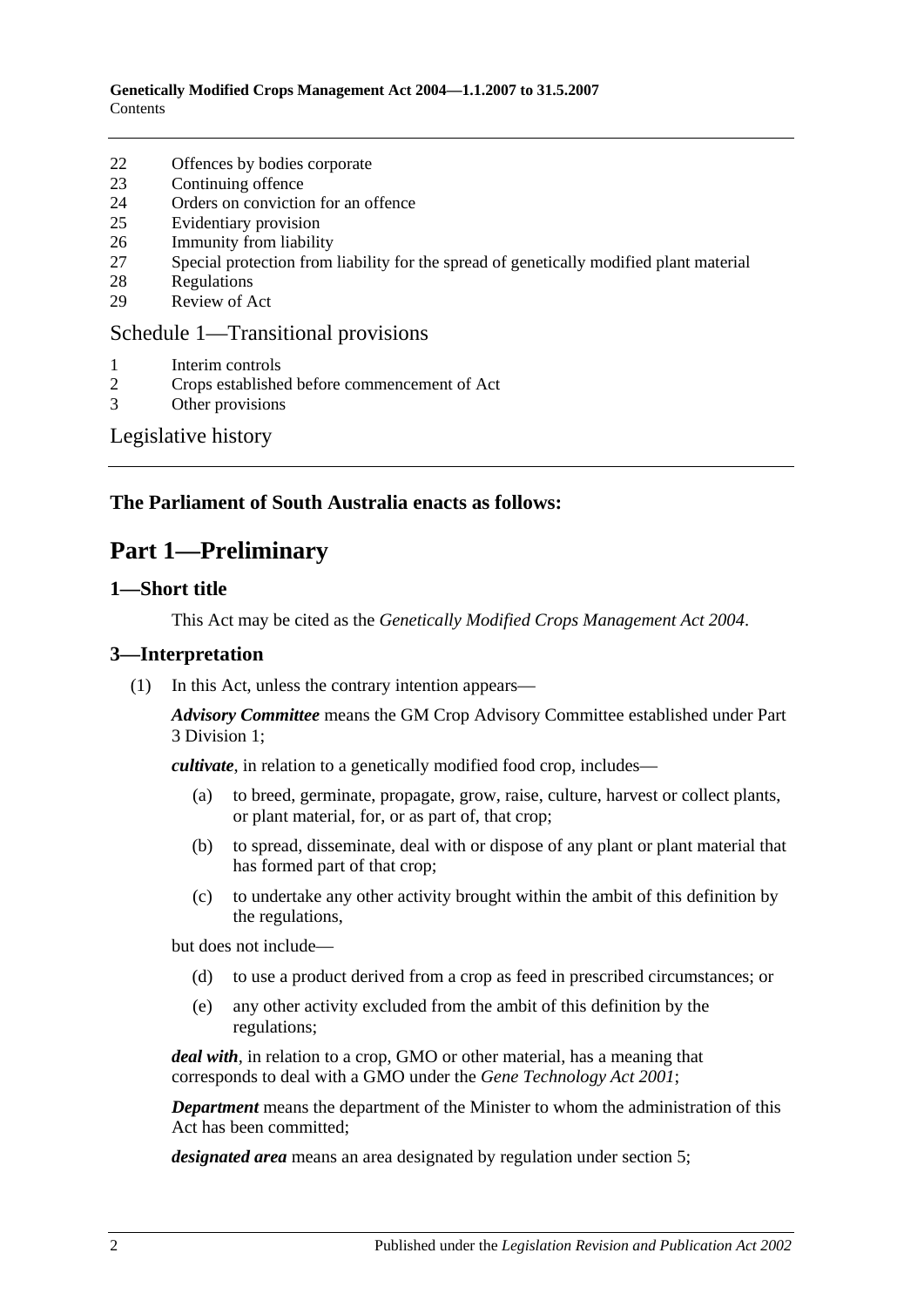*exemption notice* means an exemption notice under [section](#page-5-0) 6;

*food crop* means a crop which, or any part or product of which, may be used—

- (a) for human consumption; or
- (b) for livestock consumption,

whether or not after processing (and including as an ingredient for human consumption or livestock consumption);

*genetically modified food crop* means a food crop that consists of or includes plants—

- (a) that are genetically modified organisms; or
- (b) that are derived or produced from genetically modified organisms; or
- (c) that have inherited from other plants particular traits that occurred in those other plants because of gene technology;

*genetically modified organism* or *GMO* means a genetically modified organism within the meaning of the *[Gene Technology Act](http://www.legislation.sa.gov.au/index.aspx?action=legref&type=act&legtitle=Gene%20Technology%20Act%202001) 2001*;

*gene technology* has the same meaning as in the *[Gene Technology Act](http://www.legislation.sa.gov.au/index.aspx?action=legref&type=act&legtitle=Gene%20Technology%20Act%202001) 2001*;

*GMO licence* has the same meaning as in the *[Gene Technology Act](http://www.legislation.sa.gov.au/index.aspx?action=legref&type=act&legtitle=Gene%20Technology%20Act%202001) 2001*;

*GM related material* means any material, product or thing derived from, or used in connection with, a genetically modified food crop;

*inspector* means a person appointed to be an inspector under [Part 3 Division 2;](#page-9-1)

*livestock* means any animal which, or any part or product of which, may be used for human consumption, whether or not after processing (and including as an ingredient of food for human consumption);

*occupier*, in relation to land, includes a licensee and the holder of any right at law to use the land, but does not include a mortgagee in possession unless the mortgagee assumes active management of the land;

*owner* of land means—

- (a) if the land is unalienated from the Crown—the Crown; or
- (b) if the land is alienated from the Crown by grant in fee simple—the owner (at law or in equity) of the estate in fee simple; or
- (c) if the land is held from the Crown by lease or licence—the lessee or licensee; or
- (d) if the land is held from the Crown under an agreement to purchase—the person who has the right to purchase;

*plant* includes the seed or any part of a plant whether living or dead and whether attached to a plant or not.

- (2) For the purposes of this Act, a person will be taken to cultivate a genetically modified food crop for the purposes of an experiment if (and only if)—
	- (a) the person is only undertaking the cultivation of the crop on a controlled and limited scale; and
	- (b) the purpose of the cultivation is—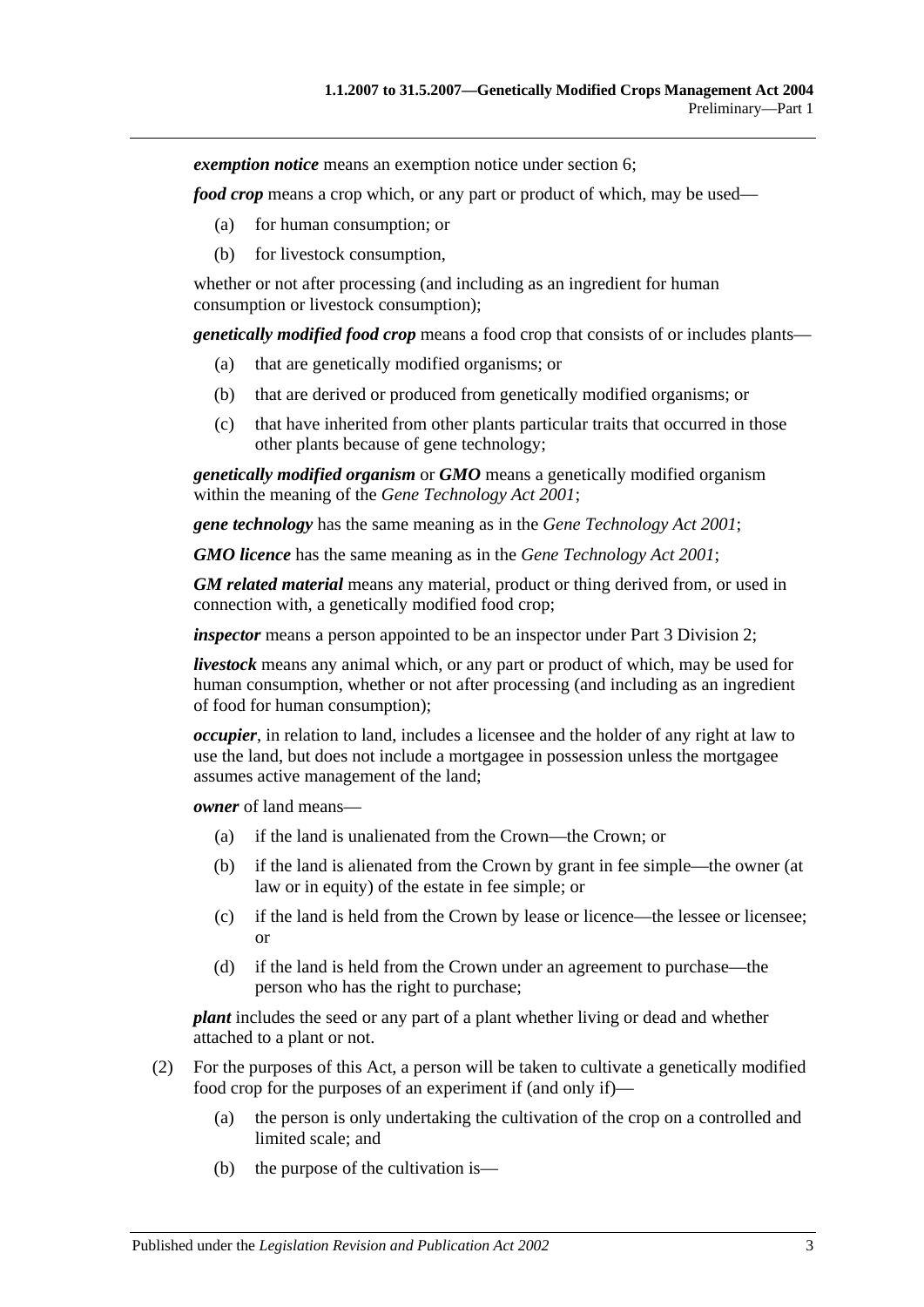- (i) to assess the crop's merit; or
- (ii) to develop or assess practices associated with the management of the crop or the protection of the environment; and
- (c) the crop, after cultivation, is not to be harvested for sale.

#### <span id="page-3-3"></span><span id="page-3-0"></span>**4—Declared thresholds**

- (1) The Minister may, by notice published in the Gazette, declare a threshold relating to the presence of GMO in crops.
- $(2)$  If—
	- (a) a declaration is made under subsection (1) in relation to the presence of a particular GMO in a particular class of crop; and
	- (b) a crop of that class that is a food crop has that GMO present but the amount or level of the GMO does not exceed the declared threshold,

then the presence of that GMO may be disregarded for the purposes of determining whether the food crop is a genetically modified food crop for the purposes of this Act.

- (3) A declaration under [subsection](#page-3-3) (1)—
	- (a) may be of general or limited application; and
	- (b) may make different provision according to the circumstances to which it is expressed to apply.
- (4) The Minister may, by further notice published in the Gazette, vary or revoke a declaration under [subsection](#page-3-3) (1).

# <span id="page-3-1"></span>**Part 2—Preservation of identity of crops**

# <span id="page-3-4"></span><span id="page-3-2"></span>**5—Designation of areas**

- <span id="page-3-6"></span>(1) The Governor may, by regulation—
	- (a) designate an area of the State as an area in which—
		- (i) genetically modified food crops of a specified class must not be cultivated; or
		- (ii) no genetically modified food crops may be cultivated;
	- (b) designate an area of the State as an area in which a genetically modified food crop must not be cultivated unless it is a genetically modified food crop of a specified class;
	- (c) designate an area of the State as the only part of the State in which genetically modified food crops of a specified class may be cultivated.
- <span id="page-3-7"></span><span id="page-3-5"></span>(2) The Governor must not make a regulation under [subsection](#page-3-4) (1) except on the recommendation of the Minister.
- <span id="page-3-8"></span>(3) The Minister must not make a recommendation under [subsection](#page-3-5) (2) unless—
	- (a) the Minister has undertaken a public consultation process that satisfies the following requirements: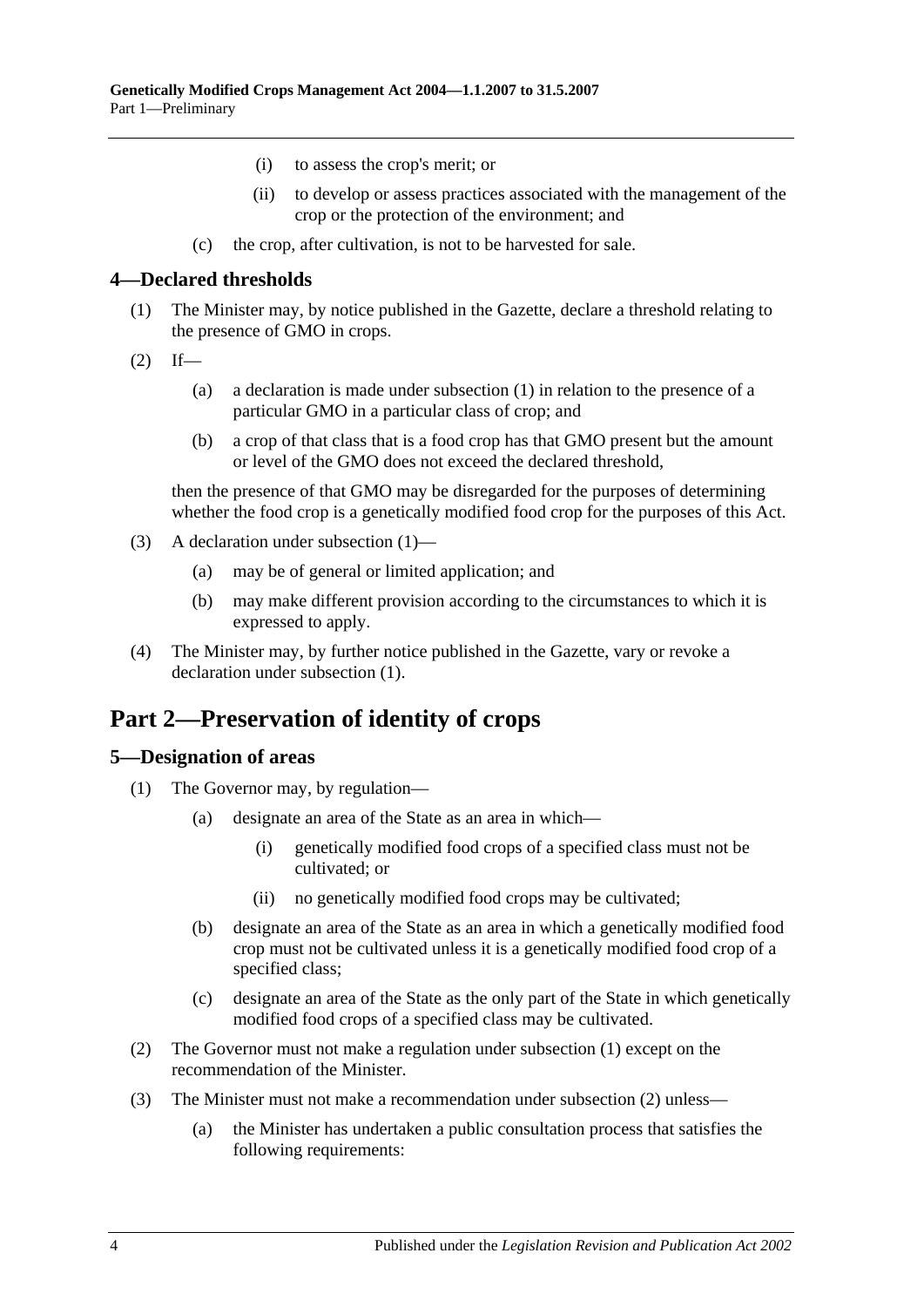- (i) the process must provide for public notice to be given in relation to the proposal to recommend the making of a regulation under [subsection](#page-3-4) (1); and
- (ii) the process must allow interested persons to make representations in writing to the Minister over a period of at least 6 weeks specified in the notice; and
- (iii) the process must provide for at least 1 public meeting to be held in an area to be affected by the proposal during the period specified in the notice; and
- (b) the Minister is satisfied that the regulation should be made for marketing purposes.
- <span id="page-4-1"></span>(4) If the Governor has designated an area under [subsection](#page-3-6) (1)(b) or [\(c\),](#page-3-7) the entitlement of a person to cultivate a genetically modified food crop within the area (as provided by the relevant regulation) is subject to the requirement that the cultivation must be within the ambit of a declaration of the Minister made under [subsection](#page-4-0) (5) for the purposes of this subsection (and cultivation must not occur unless or until this requirement is satisfied).
- <span id="page-4-2"></span><span id="page-4-0"></span>(5) For the purposes of [subsection](#page-4-1) (4), the Minister may in relation to a specified class of genetically modified food crop, by notice published in the Gazette, make a declaration under this subsection if the Minister is satisfied that—
	- (a) appropriate and effective systems have been developed to ensure the segregation of any genetically modified food crop of that class, or of any GM related material, from other crops, materials, products or things in order to preserve the identity of those other crops, materials, products or things; and
	- (b) persons involved in the cultivation of a genetically modified food crop of that class, or in any process associated with such a crop or with any GM related material, can reasonably be expected to comply with the systems contemplated under [paragraph](#page-4-2) (a); and
	- (c) an assessment has been undertaken of the likely impact (if any) that the cultivation of crops of that class within the relevant designated area will have on relevant markets (including markets for other forms of crops, materials, products or things) and that, in the circumstances, it is reasonable for cultivation of crops of that class to proceed in that designated area.
- <span id="page-4-3"></span>(6) The Minister may, by subsequent notice published in the Gazette, vary or revoke a declaration under [subsection](#page-4-0) (5).
- (7) The Minister may, in a notice under [subsection](#page-4-3) (6) or by subsequent notice in the Gazette, make any provision of a saving or transitional nature.
- (8) The Minister must, before making a recommendation or declaration under this section, consult with the Advisory Committee and take into account any advice provided by the Advisory Committee in relation to the matter.
- (9) As soon as practicable after publishing a notice under this section, the Minister should cause a copy of the notice to be published—
	- (a) in a newspaper circulating generally throughout the State; and
	- (b) on the Department's website.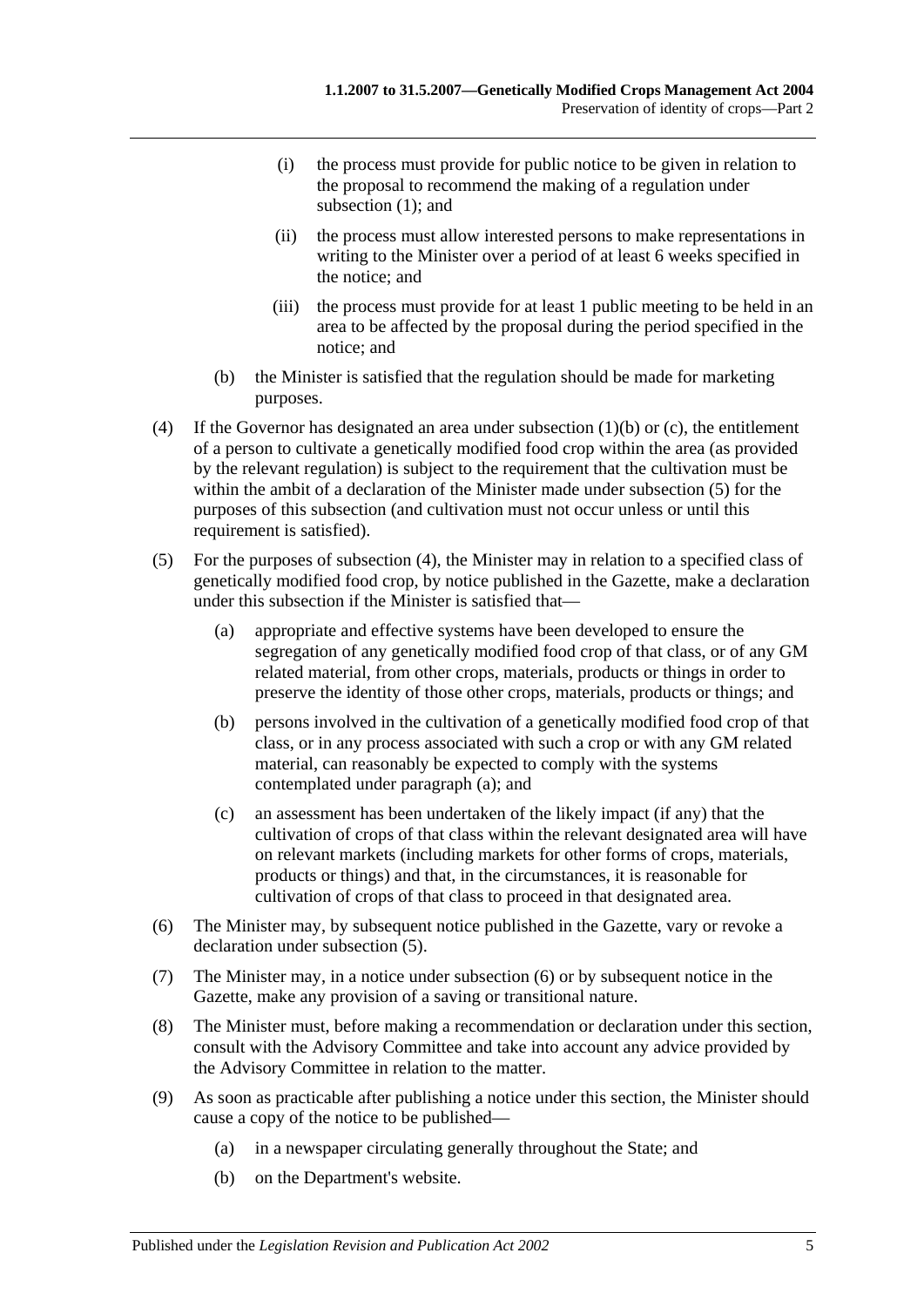- (10) The Governor may, by regulation, designate criteria that the Advisory Committee must take into account for the purposes of giving advice to the Minister under this section.
- <span id="page-5-1"></span>(11) The Governor may, by regulation (whether or not in conjunction with a regulation under [subsection](#page-3-4) (1)), prescribe requirements that must be complied with if a person is involved in the cultivation of a genetically modified food crop or in any process associated with any such crop or with any GM related material.
- (12) A person is guilty of an offence if—
	- (a) the person cultivates a crop in contravention of [subsection](#page-3-4) (1) or [\(4\);](#page-4-1) or
	- (b) the person contravenes, or fails to comply with, a requirement under [subsection](#page-5-1)  $(11)$ .

Maximum penalty: \$200 000.

### <span id="page-5-0"></span>**6—Exemptions**

- (1) The Minister may, by notice published in the Gazette (an *exemption notice*), confer exemptions from the operation of [section](#page-3-2) 5.
- <span id="page-5-3"></span><span id="page-5-2"></span>(2) However, the Minister must not confer an exemption unless—
	- (a) the purpose of the exemption is to allow a specified person—
		- (i) to cultivate a genetically modified food crop on a limited scale under, and in accordance with, a GMO licence authorising the release of the relevant GMO into the environment for the purposes of an experiment; or
		- (ii) to cultivate a genetically modified food crop on a limited and contained basis at a specified place or places; or
		- (iii) to cultivate a genetically modified food crop on the basis that all dealings with the crop will be undertaken by the same person (or by a person or person acting on behalf of the same person) under a *closed loop system* that includes processes and procedures designed to ensure the segregation of the crop, and of any GM related material, from other crops, materials, products or things in order to preserve the identity of those other crops, materials, products or things; and
	- (b) the Minister is satisfied that it is reasonable that the exemption be granted after taking into account market requirements.
- (3) The Minister must, before granting an exemption under [subsection](#page-5-2) (2)(a)(ii) or [\(iii\),](#page-5-3) consult with the Advisory Committee and take into account any advice provided by the Advisory Committee in relation to the matter.
- (4) An exemption may be granted by the Minister on such conditions as the Minister thinks fit.
- (5) The Minister may, by further notice published in the Gazette—
	- (a) vary or revoke an exemption; or
	- (b) vary or revoke a condition of an exemption.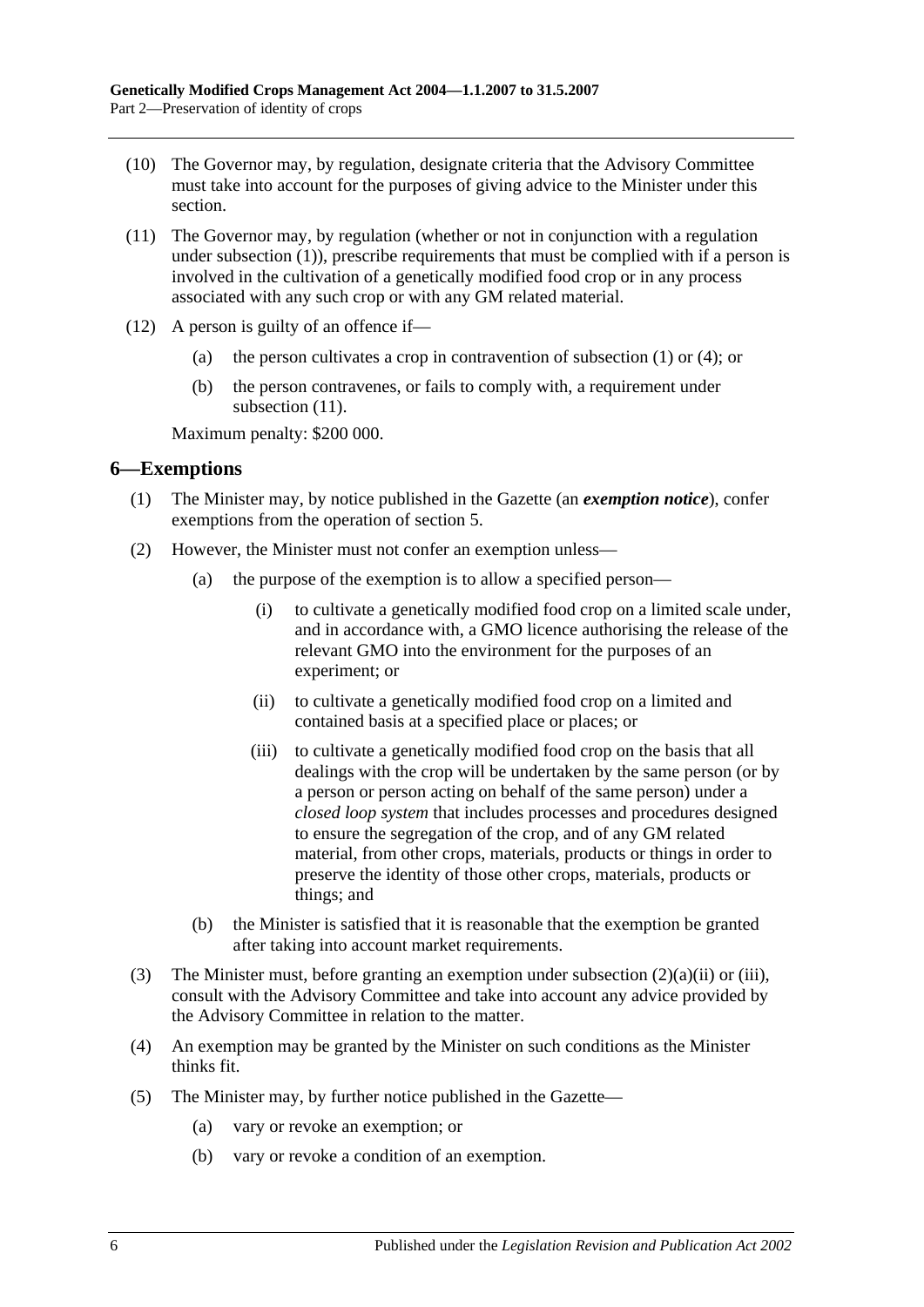(6) A person is guilty of an offence if the person contravenes, or fails to comply with, a condition of an exemption under this section. Maximum penalty: \$200 000.

<span id="page-6-0"></span>**7—Related matters**

- (1) The Minister may, before taking any action under this Part—
	- (a) seek advice or submissions from any person or body;
	- (b) take such other action or initiate such other investigations as the Minister thinks fit.
- <span id="page-6-5"></span>(2) The regulations may prescribe fees or charges in relation to the assessment of applications, proposals or submissions furnished or made to the Minister with respect to the taking of any action (whether by the Governor or the Minister) under this Part.
- (3) A regulation under [subsection](#page-6-5) (2) may—
	- (a) prescribe differential fees or charges;
	- (b) provide for fees or charges to be determined according to prescribed factors, or according to the determination of the Minister.
- (4) The Minister may require that any application, proposal or submission made for the purposes of this Part be made in a manner and form determined by the Minister.

# <span id="page-6-1"></span>**Part 3—Administration**

# <span id="page-6-2"></span>**Division 1—GM Crop Advisory Committee**

# <span id="page-6-3"></span>**8—Establishment of Advisory Committee**

- (1) The *GM Crop Advisory Committee* is established.
- (2) The Advisory Committee has the functions assigned to the Advisory Committee by this Act or the Minister.

# <span id="page-6-4"></span>**9—Membership of Advisory Committee**

- (1) The Advisory Committee consists of between 9 and 11 members appointed by the Governor of whom—
	- (a) 1 must be a person nominated by the Minister, who will be the presiding member of the Advisory Committee; and
	- (b) at least 1 must be a person nominated by the Minister who has, in the opinion of the Minister, appropriate knowledge of, and experience in dealing with, issues surrounding the provision of seeds and propagating material within the primary production sector; and
	- (c) at least 1 must be a person nominated by the Minister who has, in the opinion of the Minister, appropriate knowledge of, and experience in, the production of crops generally; and
	- (d) at least 1 must be a person nominated by the Minister who has, in the opinion of the Minister, a particular interest in the production of crops that are GM-free; and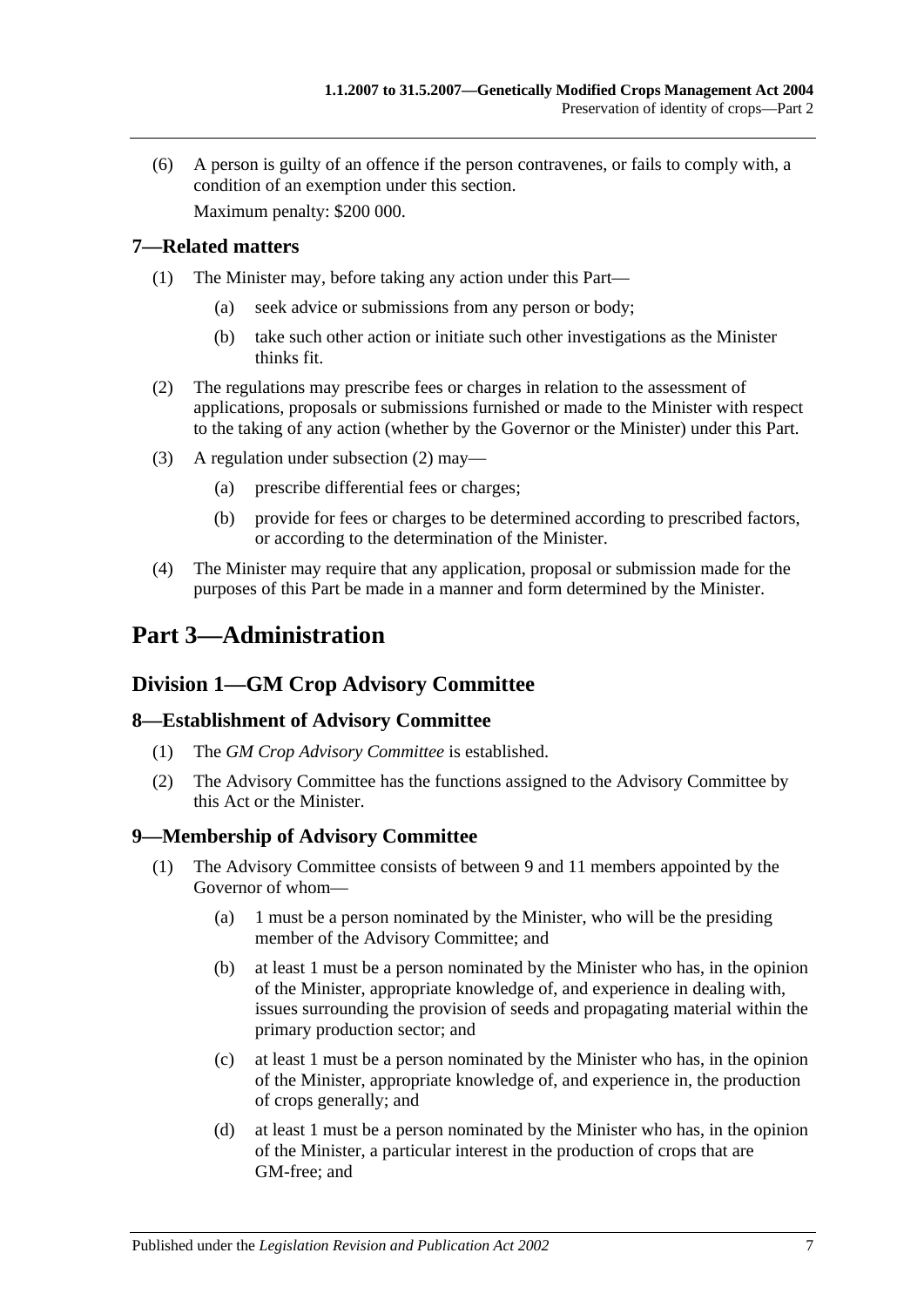- (e) at least 1 must be a person nominated by the Minister who has, in the opinion of the Minister, appropriate knowledge of, and experience in, the handling, transportation, storage and delivery of crops and associated products; and
- (f) at least 1 must be a person nominated by the Minister who has, in the opinion of the Minister, appropriate knowledge of, and experience in, the marketing of crops and associated products; and
- (g) 1 must be a person engaged in the administration of this Act nominated by the Minister; and
- (h) 1 must be a person nominated by the Minister who is directly involved in exporting, wholesaling or retailing food or food products.
- (2) At least 2 members of the Advisory Committee must be women and at least 2 members must be men.

# <span id="page-7-0"></span>**10—Terms and conditions of membership**

- (1) A member of the Advisory Committee will be appointed on conditions determined by the Governor for a term, not exceeding 3 years, specified in the instrument of appointment and, at the expiration of a term of appointment, is eligible for reappointment.
- (2) The Governor may appoint a suitable person to be the deputy of a member of the Advisory Committee and the deputy may act as a member of the Advisory Committee during any period of absence of the member.
- <span id="page-7-3"></span>(3) The Governor may remove a member of the Advisory Committee from office—
	- (a) for breach of, or non-compliance with, a condition of appointment; or
	- (b) for misconduct; or
	- (c) for failure or incapacity to carry out official duties satisfactorily.
- (4) The office of a member of the Advisory Committee becomes vacant if the member—
	- (a) dies; or
	- (b) completes a term of office and is not reappointed; or
	- (c) resigns by written notice to the Minister; or
	- (d) is removed from office under [subsection](#page-7-3) (3).

#### <span id="page-7-1"></span>**11—Remuneration**

A member of the Advisory Committee is entitled to remuneration, allowances and expenses determined by the Minister.

# <span id="page-7-2"></span>**12—Conflict of interest**

- (1) A member of the Advisory Committee who has a direct or indirect personal or pecuniary interest in a matter decided or under consideration by the Advisory Committee—
	- (a) must, as soon as reasonably practicable, disclose in writing to the relevant Minister full and accurate details of the interest; and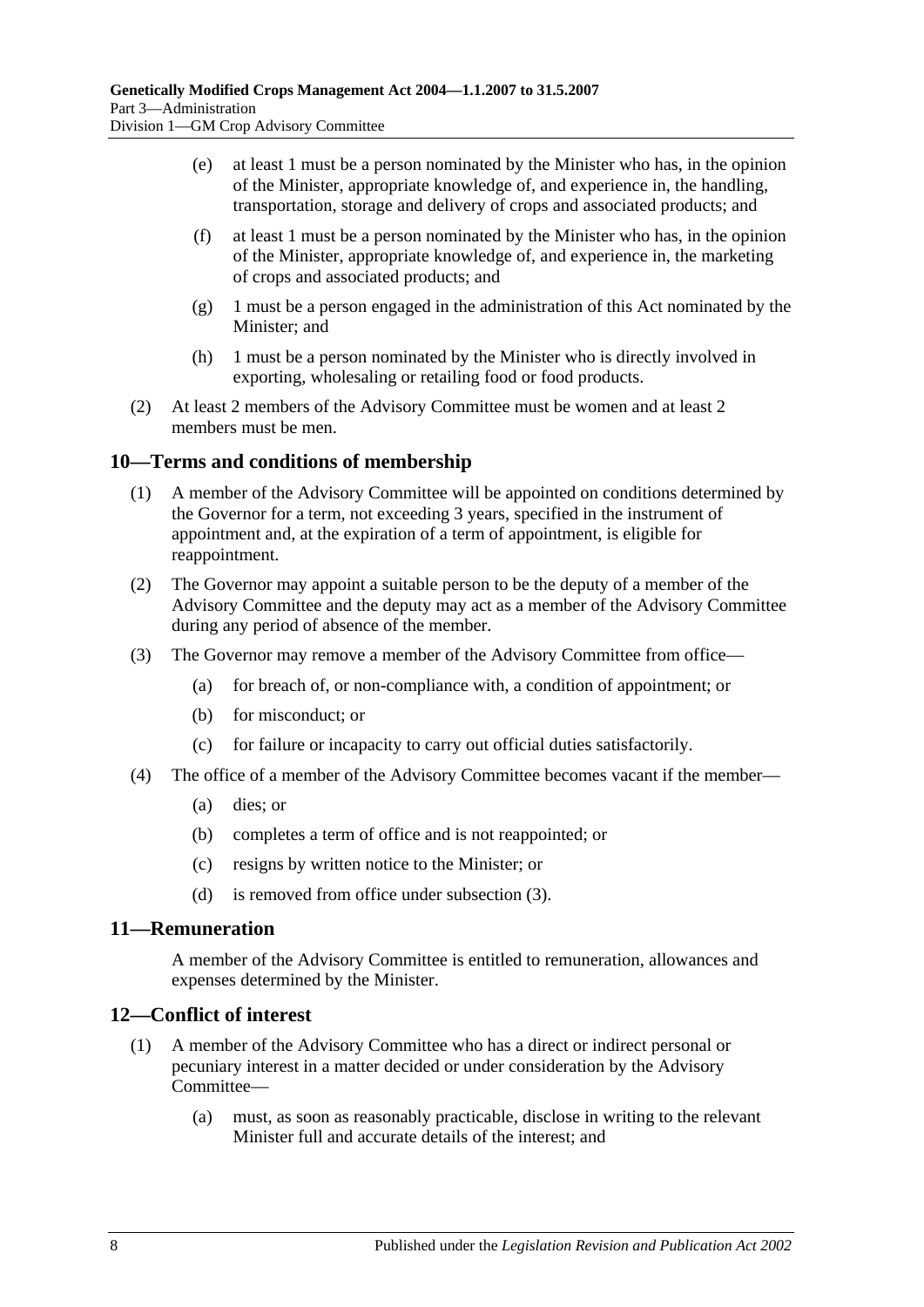- (b) must not take part in any discussion by the Advisory Committee relating to that matter; and
- (c) must not vote in relation to that matter; and
- (d) must be absent from the meeting room when any such discussion or voting is taking place.

Maximum penalty: \$20 000.

- (2) Without limiting the effect of this section, a member of the Advisory Committee will be taken to have an interest in a matter for the purposes of this section if an associate of the member has an interest in the matter.
- (3) This section does not apply in relation to a matter in which a member of the Advisory Committee has an interest while the member remains unaware that he or she has an interest in the matter, but in any proceedings against the member the burden will lie on the member to prove that he or she was not, at the material time, aware of his or her interest.
- (4) This section does not apply in relation to an interest in a matter shared in common with the public or persons engaged in or associated with the industry in which the relevant member works generally, or a substantial section of the public or such persons.
- (5) In this section—

*associate* has the same meaning as in the *[Public Corporations Act](http://www.legislation.sa.gov.au/index.aspx?action=legref&type=act&legtitle=Public%20Corporations%20Act%201993) 1993*.

# <span id="page-8-0"></span>**13—Validity of acts**

An act or proceeding of the Advisory Committee is not invalid by reason only of a vacancy in its membership or a defect in the appointment of a member.

# <span id="page-8-1"></span>**14—Procedures**

- (1) A quorum of the Advisory Committee consists of 6 members.
- (2) If the presiding member of the Advisory Committee is absent from a meeting of the Advisory Committee, a member chosen by the members present at the meeting will preside.
- (3) A decision carried by a majority of the votes cast by the members present at a meeting of the Advisory Committee is a decision of the Advisory Committee.
- (4) Each member present at a meeting of the Advisory Committee has 1 vote on any question arising for decision and, if the votes are equal, the member presiding at the meeting may exercise a casting vote.
- (5) A conference by telephone or other electronic means between the members of the Advisory Committee will, for the purposes of this section, be taken to be a meeting of the Advisory Committee at which the participating members are present if—
	- (a) notice of the conference is given to all members in the manner determined by the Advisory Committee for the purpose; and
	- (b) each participating member is capable of communicating with every other participating member during the conference.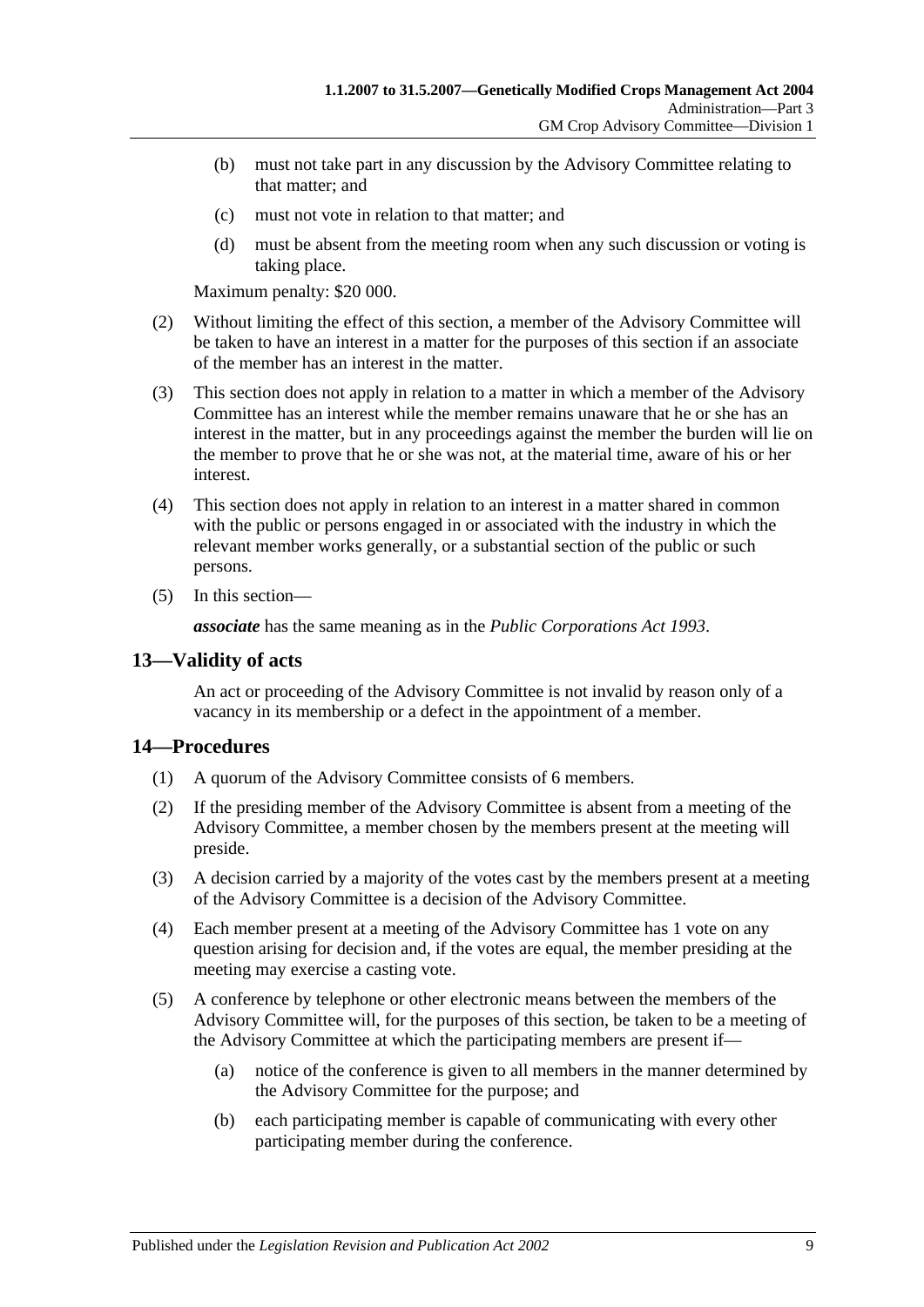- (6) A proposed resolution of the Advisory Committee becomes a valid decision of the Advisory Committee despite the fact that it is not voted on at a meeting of the Advisory Committee if—
	- (a) notice of the proposed resolution is given to all members of the Advisory Committee in accordance with procedures determined by the Advisory Committee; and
	- (b) a majority of the members express concurrence in the proposed resolution by letter, telegram, telex, facsimile transmission or other written communication setting out the terms of the resolution.
- (7) The Advisory Committee must have accurate minutes kept of its meetings.
- (8) Subject to this Act, the Advisory Committee may determine its own procedures.

### <span id="page-9-0"></span>**15—Expert and other assistance**

The Advisory Committee may, in connection with the performance of its functions—

- (a) engage experts or consultants;
- (b) seek advice or submissions from any person or body;
- (c) undertake inquiries or initiate investigations;
- (d) inform itself of any matter in any other manner, as it thinks fit.

# <span id="page-9-1"></span>**Division 2—Inspectors and powers of inspection**

#### <span id="page-9-2"></span>**16—Appointment of inspectors**

- (1) The Minister may appoint persons to be inspectors for the purposes of this Act.
- (2) An appointment may be made subject to conditions or limitations specified in the instrument of appointment.
- (3) An inspector must be issued with an identity card containing a recent photograph of the inspector.
- (4) An inspector must carry his or her identity card at all times when exercising or performing powers or functions as an inspector.
- (5) The Minister may vary or revoke an appointment at any time.

#### <span id="page-9-4"></span><span id="page-9-3"></span>**17—Powers of inspectors and related matters**

- (1) This Act is to be read as if Part 11 Divisions 3 to 5 (inclusive) and 7 to 11 (inclusive) of the *[Gene Technology Act](http://www.legislation.sa.gov.au/index.aspx?action=legref&type=act&legtitle=Gene%20Technology%20Act%202001) 2001* were incorporated into this Act, subject to any modifications, additions or exclusions prescribed by regulation, together with any definitions contained in the *[Gene Technology Act](http://www.legislation.sa.gov.au/index.aspx?action=legref&type=act&legtitle=Gene%20Technology%20Act%202001) 2001* of terms used in those provisions.
- (2) Without limiting [subsection](#page-9-4) (1), the grounds on which an inspector may enter any premises will be taken to include to determine whether there is an actual or potential risk to a market from the presence of a crop, GMO or GM related material on the premises.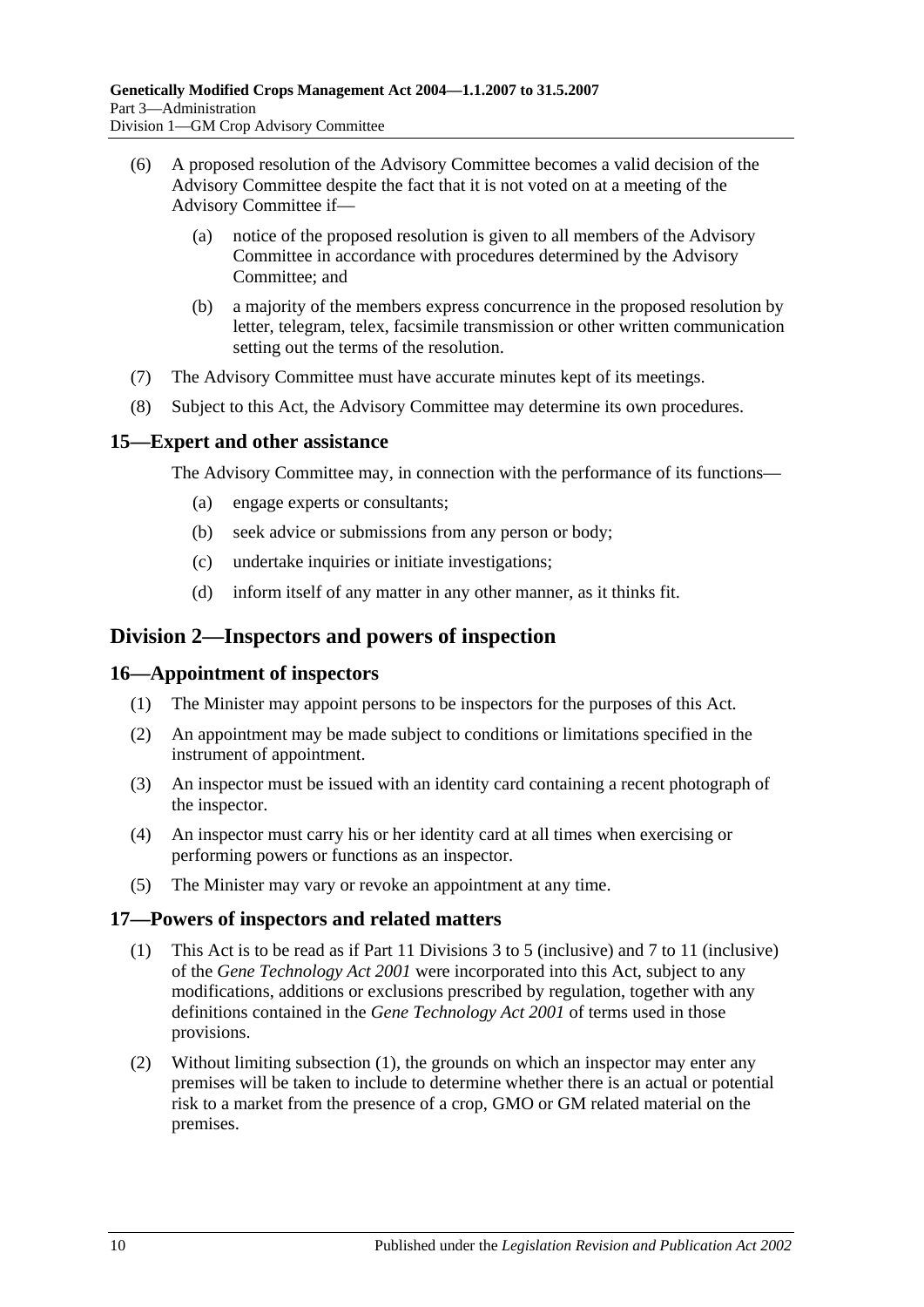# <span id="page-10-0"></span>**Part 4—Miscellaneous**

# <span id="page-10-1"></span>**18—Orders for destruction of crops or material**

- (1) The Minister may, by instrument in writing—
	- (a) order the destruction of a crop if the Minister is satisfied that the crop has been cultivated or dealt with in contravention of this Act;
	- (b) order the destruction of any GM related material if the Minister is satisfied that the material has been produced, used or dealt with in contravention of this Act, or is associated with any crop that has been cultivated or dealt with in contravention of this Act.
- <span id="page-10-3"></span>(2) For the purpose of giving effect to an order under this section, an inspector may, by force of this section—
	- (a) enter the land on which any crop or GM related material is situated and, if necessary, enter premises on the land; and
	- (b) seize any crop or GM related material; and
	- (c) destroy any crop or GM related material, either on the land or elsewhere.
- (3) However, before an inspector takes action to seize or destroy a crop or GM related material under [subsection](#page-10-3) (2), the inspector must ensure that an owner or occupier of the land has been given a reasonable opportunity to take action to remove or destroy the crop or GM related material in response to the particular order.
- (4) The reasonable costs and expenses incurred by an inspector or the Department in taking action under this section may be recovered by the Minister as a debt from the person who has acted in contravention of this Act.
- <span id="page-10-4"></span> $(5)$  If—
	- (a) a person suffers loss or damage as a result of the exercise of powers under this section in relation to a crop or any GM related material; and
	- (b) proceedings for an offence against this Act involving the relevant crop or material have not been commenced within 12 months after the exercise of powers under this section, or such proceedings are commenced within that time but those proceedings are subsequently discontinued or the defendant is acquitted,

then the person who has suffered the loss or damage is entitled to reasonable compensation (payable by the Crown) for that loss or damage.

(6) An amount payable under [subsection](#page-10-4) (5) (if any) may be recovered by the person as a debt from the Crown in a court of competent jurisdiction.

# <span id="page-10-2"></span>**19—Power of delegation**

- (1) The Minister may delegate to a body or person (including a person for the time being holding or acting in a specified office or position) a function or power of the Minister under this Act.
- (2) A delegation under this section—
	- (a) must be by instrument in writing; and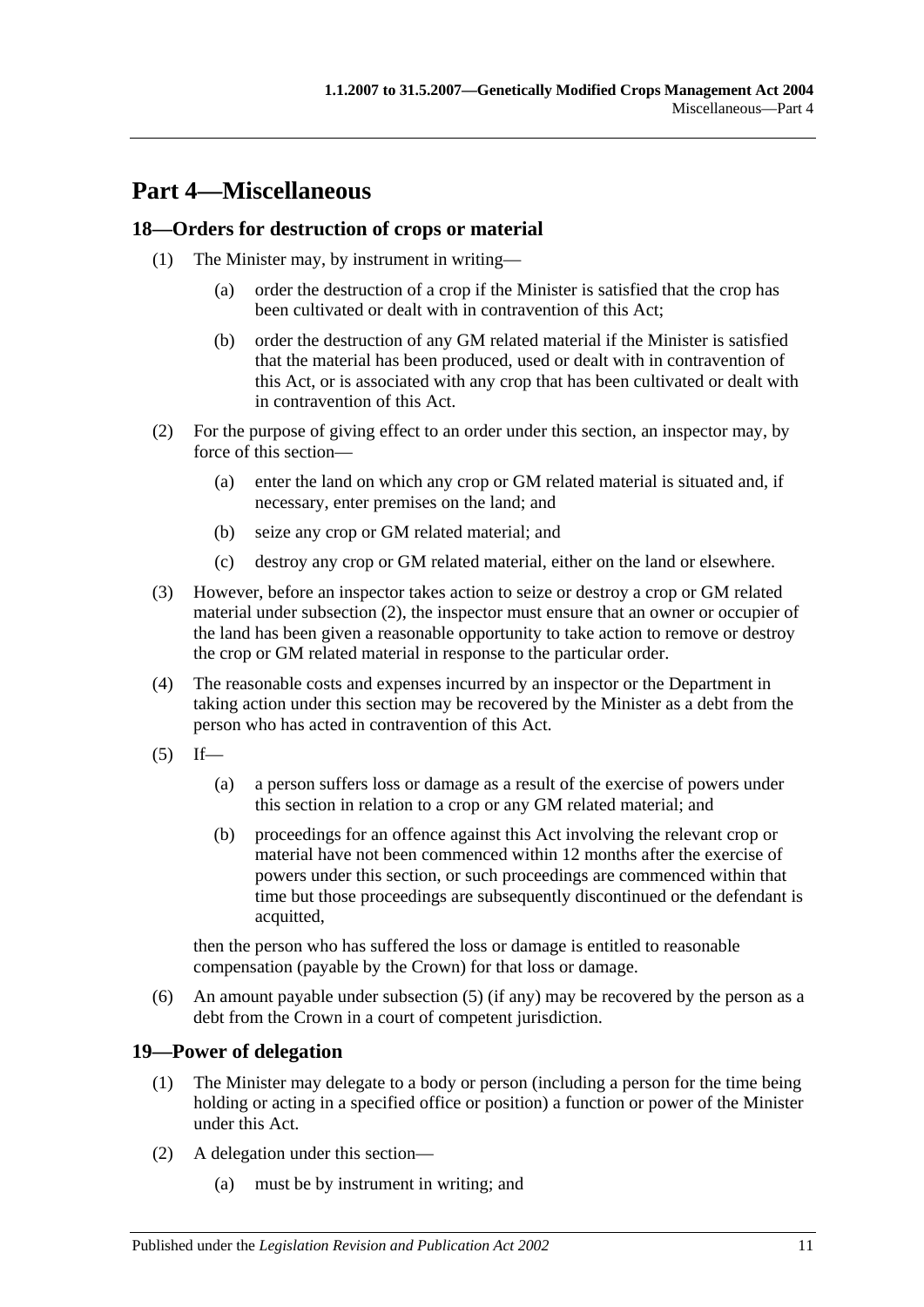- (b) may be absolute or conditional; and
- (c) does not derogate from the ability of the Minister to act in any matter; and
- (d) is revocable at will.
- (3) A function or power delegated under this section may, if the instrument of delegation so provides, be further delegated.

#### <span id="page-11-0"></span>**20—False or misleading information**

A person who furnishes information to the Minister or the Advisory Committee for the purposes of this Act that is false or misleading in a material particular is guilty of an offence.

Maximum penalty: \$10 000.

### <span id="page-11-1"></span>**21—Proceedings for offences**

- (1) Proceedings for an offence against this Act may only be commenced by—
	- (a) the Minister; or
	- (b) the Chief Executive of the Department; or
	- (c) an inspector; or
	- (d) a person acting with the authorisation in writing of the Minister.
- (2) An apparently genuine document purporting to be under the hand of the Minister and to authorise the commencement of proceedings under this Act must be accepted in legal proceedings, in the absence of proof to the contrary, as proof of the authorisation.

#### <span id="page-11-2"></span>**22—Offences by bodies corporate**

- (1) If a body corporate commits an offence against this Act, each member of the governing body, and the manager, of the body corporate are guilty of an offence and liable to the same penalty as is prescribed for the principal offence unless it is proved that the principal offence did not result from failure on his or her part to take reasonable and practicable measures to prevent the commission of the offence.
- (2) A person may be prosecuted and convicted of an offence under this section whether or not the body corporate has been prosecuted or convicted of the offence committed by the body corporate.

# <span id="page-11-3"></span>**23—Continuing offence**

- (1) A person convicted of an offence against a provision of this Act in respect of a continuing act or omission—
	- (a) is liable, in addition to the penalty otherwise applicable to the offence, to a penalty for each day during which the act or omission continued of not more than one-tenth of the maximum penalty prescribed for that offence; and
	- (b) is, if the act or omission continues after the conviction, guilty of a further offence against the provision and liable, in addition to the penalty otherwise applicable to the further offence, to a penalty for each day during which the act or omission continued after the conviction of not more than one-tenth of the maximum penalty prescribed for the offence.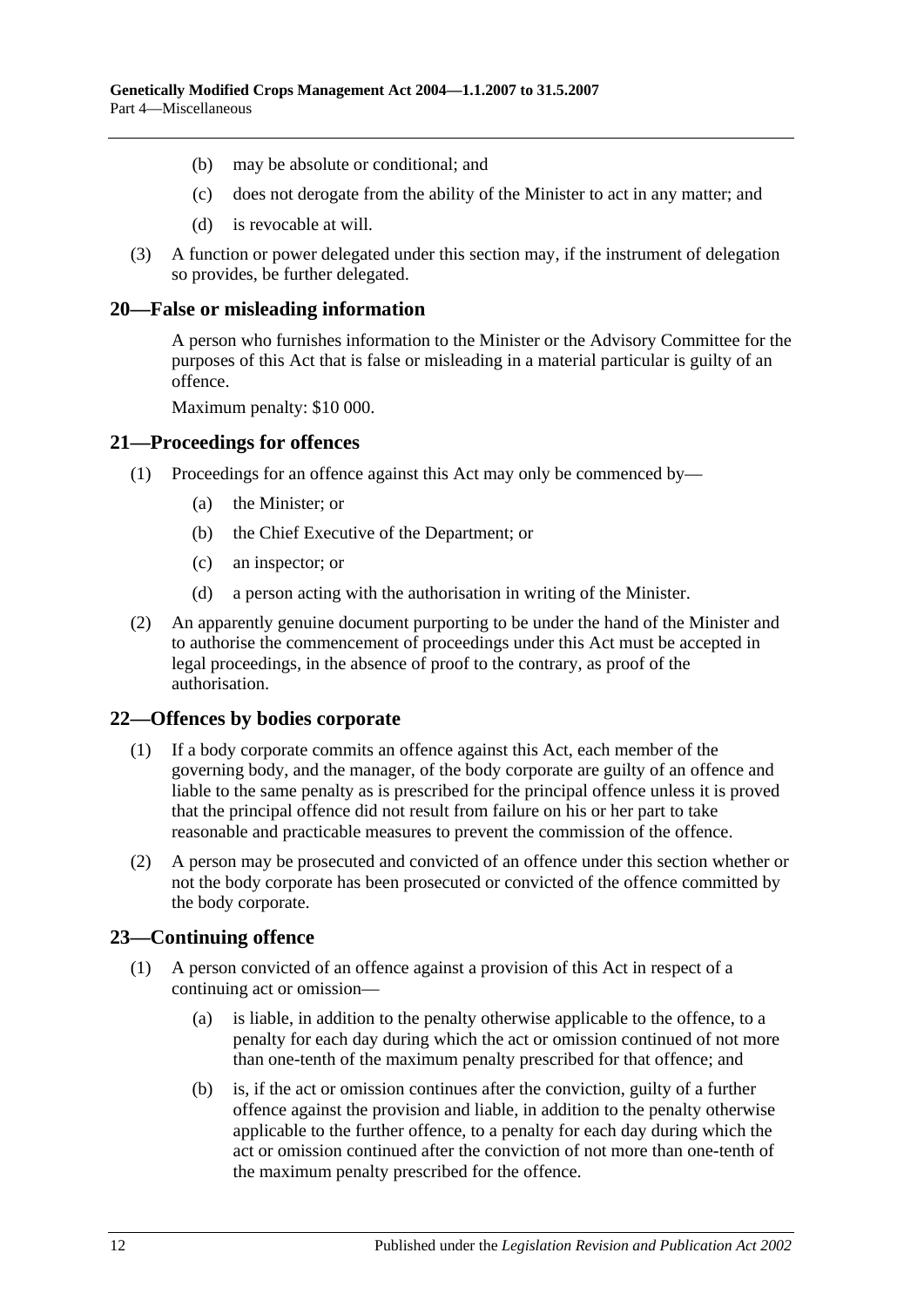(2) If an offence consists of an omission to do something that is required to be done, the omission will be taken to continue for as long as the thing required to be done remains undone after the end of the period for compliance with the requirement.

# <span id="page-12-0"></span>**24—Orders on conviction for an offence**

- <span id="page-12-1"></span>(1) If a person is convicted of an offence against this Act, the court by which the conviction is recorded may, in addition to any penalty that it may impose, do one or more of the following:
	- (a) order the person to take specified action to make good any contravention or default on which the conviction is based in a manner, and within a period, specified by the court (including an order that the person destroy any crop that has been found to have been cultivated in contravention of this Act, or that the person deal with or destroy any GM related material);
	- (b) order the person to pay to the Crown an amount determined by the court to be equal to a fair assessment of any financial benefit that the person, or an associate of the person, has gained, or can reasonably be expected to gain, as a result of the commission of the offence;
	- (c) order the person to pay to any person who has suffered loss or damage as a result of any contravention or default on which the conviction is based, or who has incurred costs or expenses as a result of any such contravention or default, compensation for the loss or damage or an amount for or towards those costs or expenses.
- <span id="page-12-2"></span>(2) For the purposes of [subsection](#page-12-1) (1)(b), a person is an *associate* of another if—
	- (a) they are married or in a defacto relationship; or
	- (b) one is the parent, child, brother or sister of the other; or
	- (c) they are in partnership; or
	- (d) they are both trustees or beneficiaries of the same trust, or one is a trustee and the other is a beneficiary of the same trust; or
	- (e) one is a body corporate or other entity (whether inside or outside Australia) and the other is a director or member of the governing body of the body corporate or other entity; or
	- (f) one is a body corporate or other entity (whether inside or outside Australia) and the other is a person who has a legal or equitable interest in 5 per cent or more of the share capital of the body corporate or other entity; or
	- (g) they are related bodies corporate within the meaning of the *Corporations Act 2001* of the Commonwealth; or
	- (h) a relationship of a prescribed kind exists between them; or
	- (i) a chain of relationships can be traced between them under any one or more of the above paragraphs.
- (3) For the purposes of [subsection](#page-12-2) (2)(d), a *beneficiary* of a trust includes an object of a discretionary trust.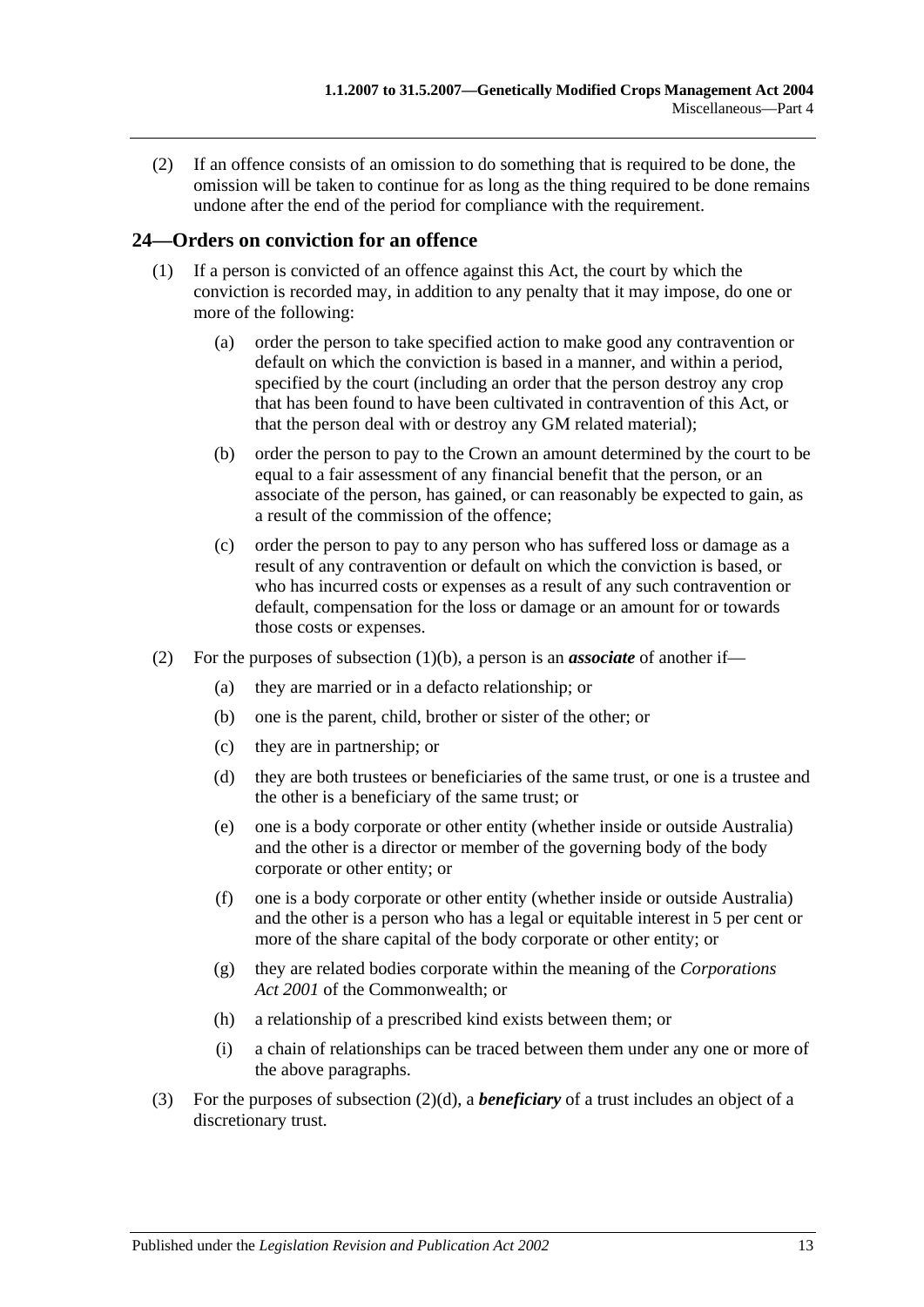# <span id="page-13-0"></span>**25—Evidentiary provision**

In any proceedings, a certificate executed by the Minister certifying as to a matter relating to—

- (a) a delegation, authority or appointment under this Act; or
- (b) any requirement to consult with the Advisory Committee under this Act; or
- (c) the details of any analysis carried out on a sample of a crop or other material,

constitutes proof, in the absence of proof to the contrary, of the matter so certified.

### <span id="page-13-3"></span><span id="page-13-1"></span>**26—Immunity from liability**

- (1) No liability attaches to the Minister, the Chief Executive of the Department, an inspector, a member of the Advisory Committee or any other person involved in the administration of this Act for an act or omission done or made in good faith and in the exercise or performance, or purported exercise or performance, of a power or function under this Act.
- (2) A liability that would, but for [subsection](#page-13-3) (1), attach to a particular person attaches instead to the Crown.
- (3) In addition, no liability attaches to the Crown (or to the Minister) by virtue of the fact—
	- (a) that the Governor has made a regulation under [Part 2;](#page-3-1) or
	- (b) that the Minister has made a recommendation, declaration or determination, or granted an exemption, under [Part 2.](#page-3-1)

# <span id="page-13-2"></span>**27—Special protection from liability for the spread of genetically modified plant material**

- (1) In this section—
	- (a) *genetically modified plant material* means—
		- (a) a plant or propagating material that is a GMO, or that is derived or produced from a GMO; or
		- (b) a GMO that is capable of modifying a plant or propagating material;
	- (b) *propagating material* means seed or other material from which a plant can be propagated.

<span id="page-13-4"></span> $(2)$  If—

- (a) genetically modified plant material is present on any land; and
- (b) the existence of the material on the land is attributable to the spread, dissemination or persistence of the material; and
- (c) the original introduction of such material to the land was not knowingly undertaken by or on behalf of any person who is, or who has been, an owner or occupier of the land,

then no action may be brought in a South Australian court or under South Australian law against a person who is an owner or occupier of the land on account of the fact—

(d) that the material is present on the land; or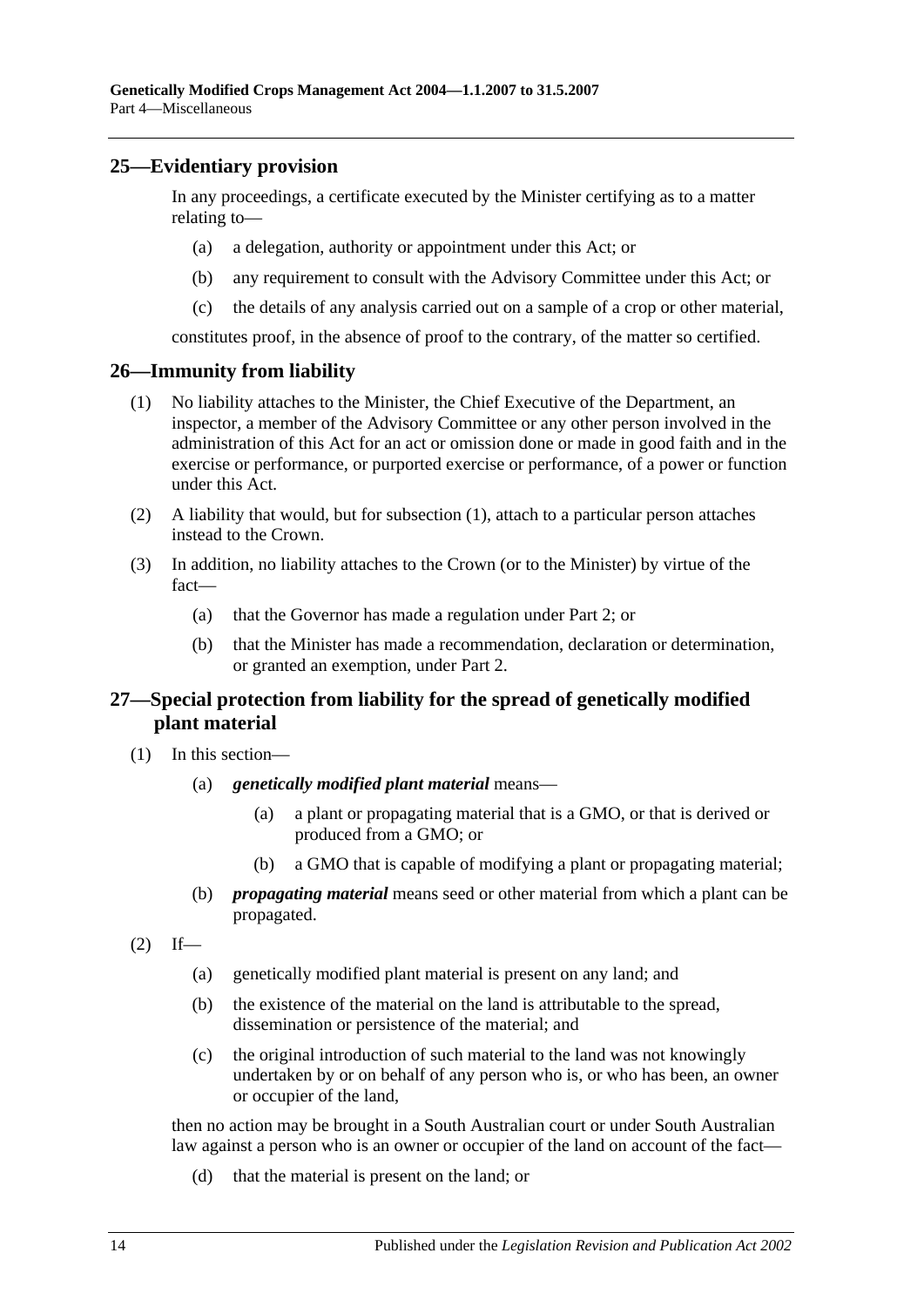- (e) that the person has dealt with the material.
- (3) [Subsection](#page-13-4) (2) does not apply if the relevant court is satisfied—
	- (a) that a person who is an owner or occupier of the relevant land has deliberately dealt with a crop knowing that genetically modified plant material was present in order to gain a commercial benefit; and
	- (b) that, in the interests of justice, another person's rights with respect to that material should be recognised or protected.
- (4) This section extends to any case where genetically modified plant material was present on land before the commencement of this Act.

#### <span id="page-14-1"></span><span id="page-14-0"></span>**28—Regulations**

- (1) The Governor may make such regulations as are contemplated by this Act or as are necessary or expedient for the purposes of this Act.
- (2) Without limiting the generality of [subsection](#page-14-1) (1), the regulations may—
	- (a) prescribe requirements with respect to the analysis, examination or assessment of any crops, GMOs or GM related material;
	- (b) require the keeping of records and other information in connection with any activity associated with crops, GMOs or GM related material;
	- (c) require the provision of any report, statement, document or other information in connection with the administration or operation of this Act;
	- (d) prohibit, restrict or regulate any dealing with any crop, GMOs or GM related material;
	- (e) prescribe requirements with respect to the preservation of the source, nature or identity of any material;
	- (f) require the giving of notice of the occurrence of any prescribed class of event, or the giving of notice in prescribed circumstances;
	- (g) prescribe any procedure associated with any process under this Act (including by making provision as to what constitutes the giving of public notice for the purposes of this Act);
	- (h) fix fees or charges to be paid in relation to any matter associated with the administration or operation of this Act;
	- (i) provide for evidence in proceedings for an offence against the regulations;
	- (j) prescribe fines, not exceeding \$10 000, for a contravention of, or failure to comply with, a regulation.
- (3) Regulations under this Act—
	- (a) may be of general or limited application; and
	- (b) may make different provision according to the matters or circumstances to which they are expressed to apply; and
	- (c) may provide that a matter or thing in respect of which regulations may be made is to be determined according to the discretion of the Minister or any other person or body prescribed by the regulations; and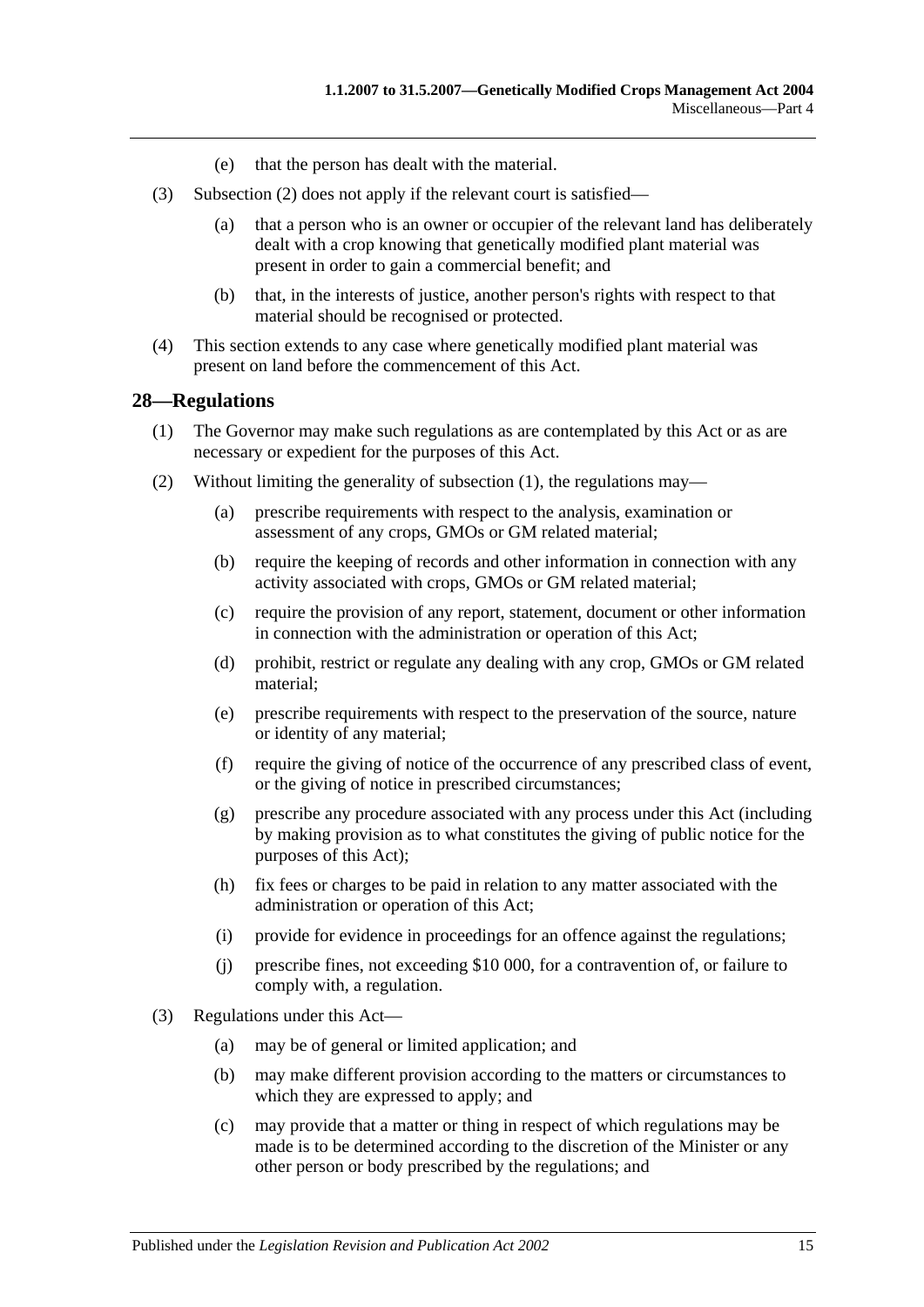(d) may apply or incorporate, wholly or partially and with or without modification, a code, standard or policy (as in force at the date of the particular regulations, or as in force from time to time) prepared or published by the Minister or any other person or body prescribed by the regulations.

# <span id="page-15-0"></span>**29—Review of Act**

- (1) The Minister must, within 4 years after the commencement of this Act, cause a review of this Act to be undertaken.
- (2) The outcome of the review must be incorporated into a report and the Minister must ensure that a copy of the report is laid before each House of Parliament.

# <span id="page-15-1"></span>**Schedule 1—Transitional provisions**

# <span id="page-15-5"></span><span id="page-15-2"></span>**1—Interim controls**

- (1) [Subsections](#page-3-8) (3) and (8) of [section](#page-3-2) 5 do not apply with respect to a regulation that comes into operation on the day on which that section comes into operation.
- (2) A regulation under [section](#page-3-2) 5 that comes into operation in the manner contemplated by [subclause](#page-15-5) (1) will, unless it has already expired or been revoked, expire on the fourth anniversary of the commencement of this Act.
- (3) Subsection (3) of section 6 does not apply with respect to an exemption that comes into operation on the day on which that section comes into operation.

# <span id="page-15-6"></span><span id="page-15-3"></span>**2—Crops established before commencement of Act**

- (1) A regulation, declaration or determination under this Act may apply to or in relation to a crop or any GM related material planted or in existence before the commencement of this Act.
- (2) However, a regulation within the ambit of [subclause](#page-15-6) (1) cannot impose a criminal liability on a person with respect to an act or omission occurring before the making of the regulation (but this subclause does not operate with respect to a continuing act or omission after the making of the regulation).

# <span id="page-15-7"></span><span id="page-15-4"></span>**3—Other provisions**

- (1) The Governor may, by regulation, make additional provisions of a saving or transitional nature consequent on the enactment of this Act.
- <span id="page-15-8"></span>(2) A provision of a regulation under [subclause](#page-15-7) (1) may, if the regulation so provides, take effect from the commencement of this Act or from a later day.
- (3) To the extent to which a provision takes effect under [subclause](#page-15-8) (2) from a day earlier than the day of the regulation's publication in the Gazette, the provision does not operate to the disadvantage of a person by—
	- (a) decreasing the person's rights; or
	- (b) imposing liabilities on the person.